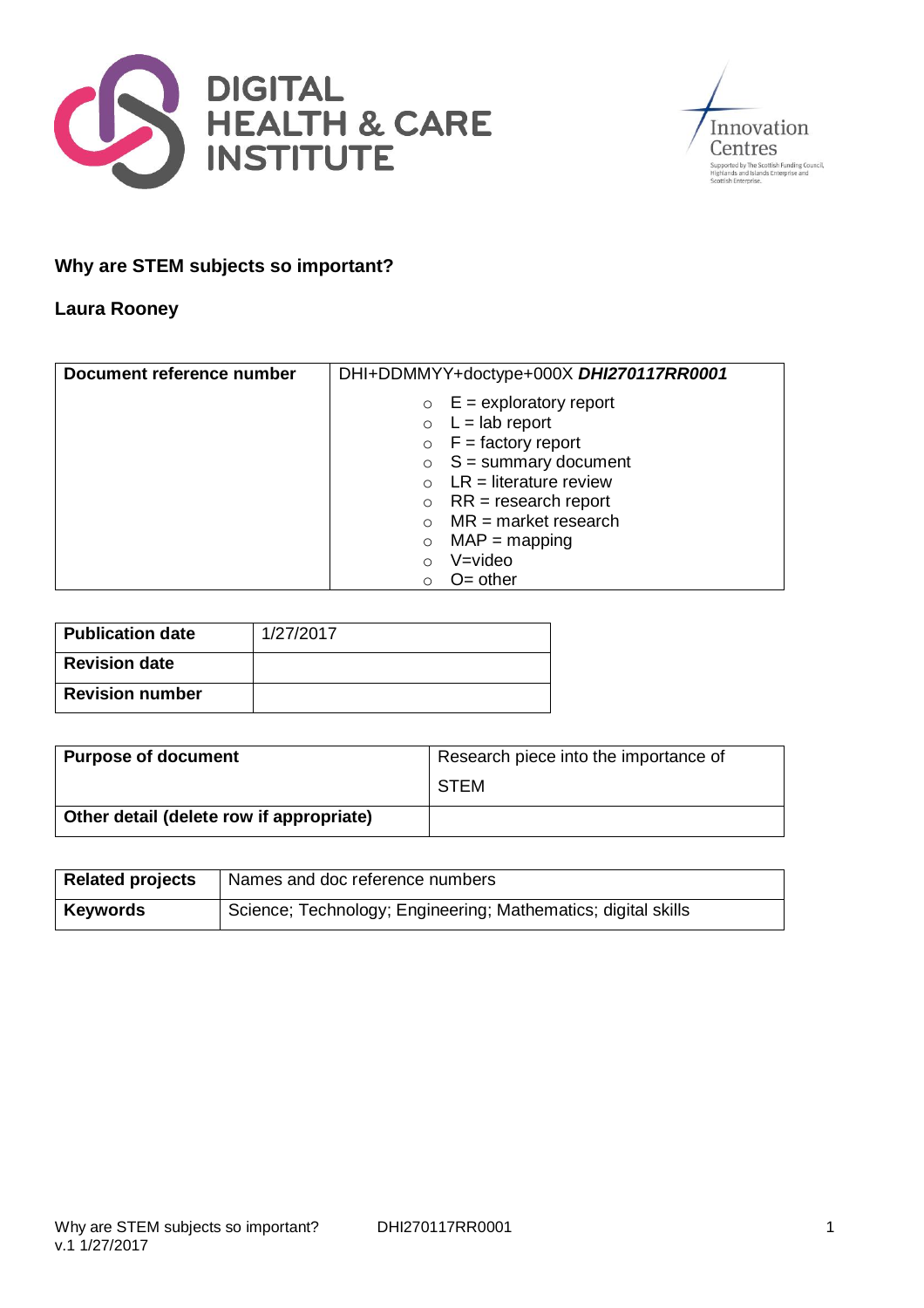



## **Why are STEM subjects so important?**

STEM or Science, Technology, Engineering and Mathematics is a group of subject areas which have a profound impact on our everyday lives and are vital for the future of our country. These fields include chemistry, mathematical sciences, life sciences, information technology science and various others. As MSP Shirley-Anne Somerville (minister for further education, higher education and science) puts it, "STEM ignites our curiosity about and helps us enjoy and comprehend the natural and physical world around us. STEM skills and knowledge help us to understand, engage with and tackle important issues in society such as climate change and sustainability".

However, despite the obvious importance of these subjects, the UK has seen a decline in the engagement of students in these areas, which is very worrying. The government is currently in the process of delivering a new STEM education and training strategy with two overarching aims:

- 1. To improve levels of STEM enthusiasm, skills, and knowledge in order to raise attainment and aspirations in learning, life and work.
- 2. To encourage the uptake of more specialist STEM skills required to gain employment in the growing STEM sectors of the economy, through further study and training.

This week several of Scotland's Innovation Centres as well as Equate Scotland and SRPe (Scottish Research Partnership in Engineering) met to discuss the importance of STEM subjects and how the Innovation Centres as a group can ameliorate the issues surrounding uptake of young people and retaining talent. One major aspect that was discussed was the gender gap in the STEM industries. It is a well-known problem that there is a shortage of female talent within these subject areas and so getting young females excited about these subject areas is very important to try to address the gap. Although it's evident that some industries have more work to do than others, for example construction has only 2% females. Obviously, there are cultural challenges that need to be addressed here to attract women to these kinds of industries. There are various schemes and opportunities available to young women to access the STEM programmes and schools have made an effort to encourage young women to think about future careers in STEM subjects which is very promising.

So why is the new strategy the government is drafting important to the DHI? Well, digital skills are becoming increasingly more important within society and the economy and indeed within the STEM industries as technology and data become more prolific across the sectors. As it stands, over 75% of